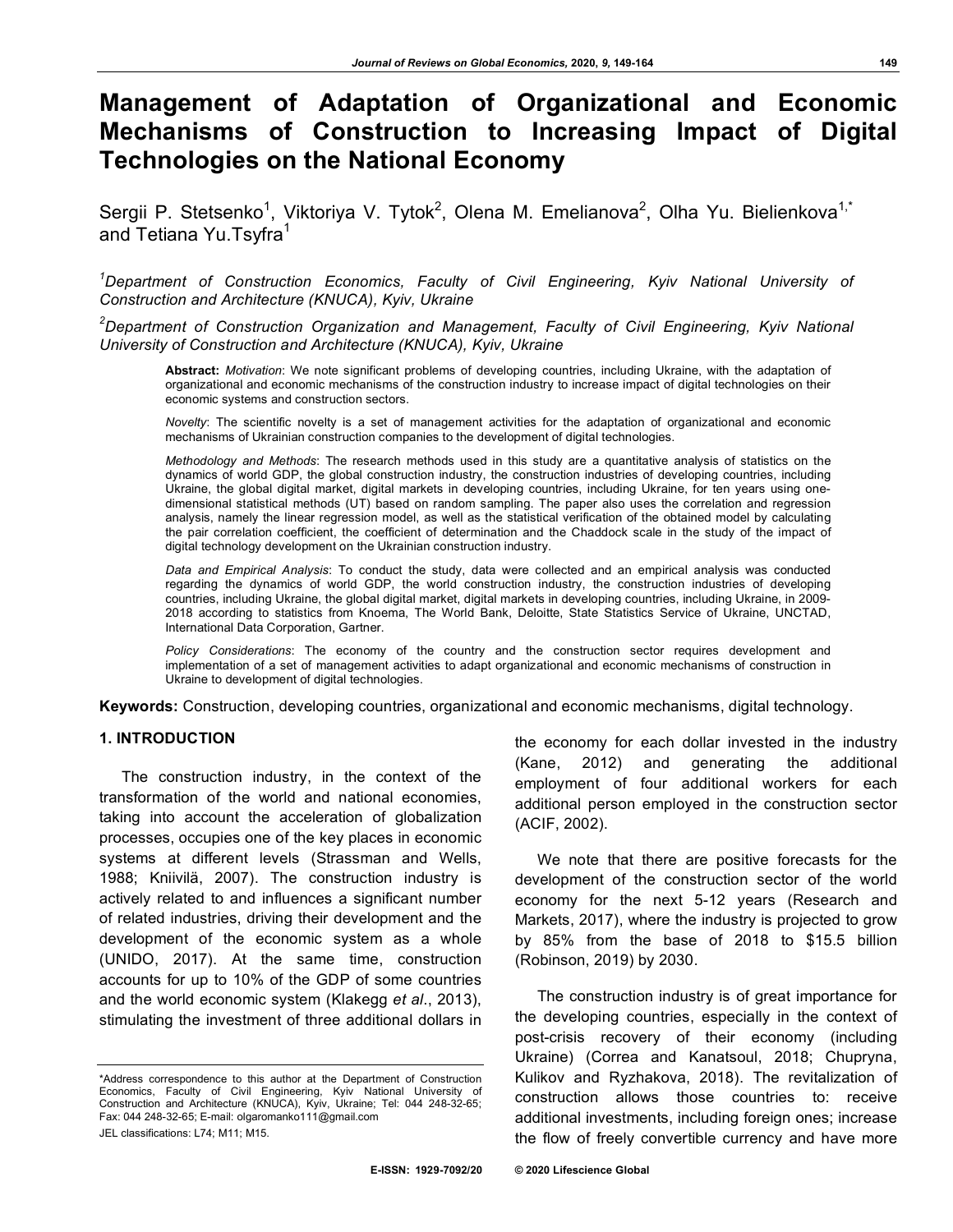opportunities to implement effective monetary policy; solve problems of activization of branches of the national economy; ensure growth of employment as well as revenues of the budget of different levels, business entities and households (Ofori, 2016; Bibik and Dril, 2017).

When describing the construction industry, it must be taken into account that it is low-tech, that is, it is a mature industry where technologies are changing slowly (Kraatz, Hampson and Sanchez, 2014). In this context, construction companies, scholars and government institutions are actively seeking ways to intensify the industry and increase its efficiency, where digital technologies are key (Shibeika and Harty, 2015; Dan, 2017; Build Up, 2019). Thus, according to a survey of the companies in the construction market conducted by Turner & Townsend (2018), digital technologies ranked third among the key drivers of development in the industry. Digital technologies have also been identified within the three important spheres of modern transformation of the construction industry at the World Economic Forum (WEF, 2016). We note considerable attention to the intensification of digital technology implementation in the construction industry in economically developed countries (Furneaux *et al*., 2010; Kraatz, Hampson and Sanchez, 2014), where the UK is among the leaders, which has included the development and implementation of digital technologies in government Construction Development Strategy (HM Government, 2013).

The increasing number of current scientific studies on the use of digital technologies in construction is of particular note. Thus, Kapogiannis and Mlilo (2019) considered strategies for digital construction and the use of BIM technology in the construction of railway tunnels. Dr. Ibrahim (2011) considered the role of integrated digital technologies in construction projects. Shibeika and Harty (2015) investigated the spread of digital construction on the example of British engineering companies. Guo *et al*. (2017) have reviewed and evaluated the use of digital technologies in construction safety management.

At the same time, we note considerable problems of the use of digital technologies in the construction sector in developing countries and considerable difficulties of their integration and adaptation within the existing organizational and economic mechanisms in those countries, where the following problems may be identified in Ukraine.

Ukraine is actively seeking ways to improve the efficiency of its economy and its individual sectors in the context of accelerated integration processes into the economic space of the European Union. In these conditions, its construction industry has significant prospects for development (Stetsenko, Bielienkova and Lytvynenko, 2017; Izmailova, Bielienkova and Mogolivets, 2019), but the problems, which include the weak implementation of digital technologies, make it impossible to realize the potential of Ukrainian construction sector.

The above issues require the establishment and solution of such research goal as optimizing the management of adaptation of organizational and economic mechanisms of construction to increase the impact of digital technologies on the national economy, on the example of Ukraine, based on the study of global and national trends in developing countries.

Based on the goal, it is important to prove or refute a number of hypotheses, namely:

- the construction sector in the world and in Ukraine has a significant impact on economic systems of the appropriate level and has shown a steady increase over the last decade;
- the development of digital technologies is ahead of the development of the world economy, experiencing disincentivising influence of developing countries in recent years;
- the development and introduction of digital technologies into the Ukrainian economy is slow due to the complex economic and institutional problems;
- digital technologies have a small impact on the development of the Ukrainian construction industry and occupy a secondary place in the organizational and economic mechanisms of construction in the country;
- the economy of the country and the construction sector requires the development and implementation of a set of management activities to adapt the organizational and economic mechanisms of construction in Ukraine to the development of digital technologies.

#### **2. MATERIALS AND METHODS**

The research methods used in this study are a quantitative analysis of statistics on the dynamics of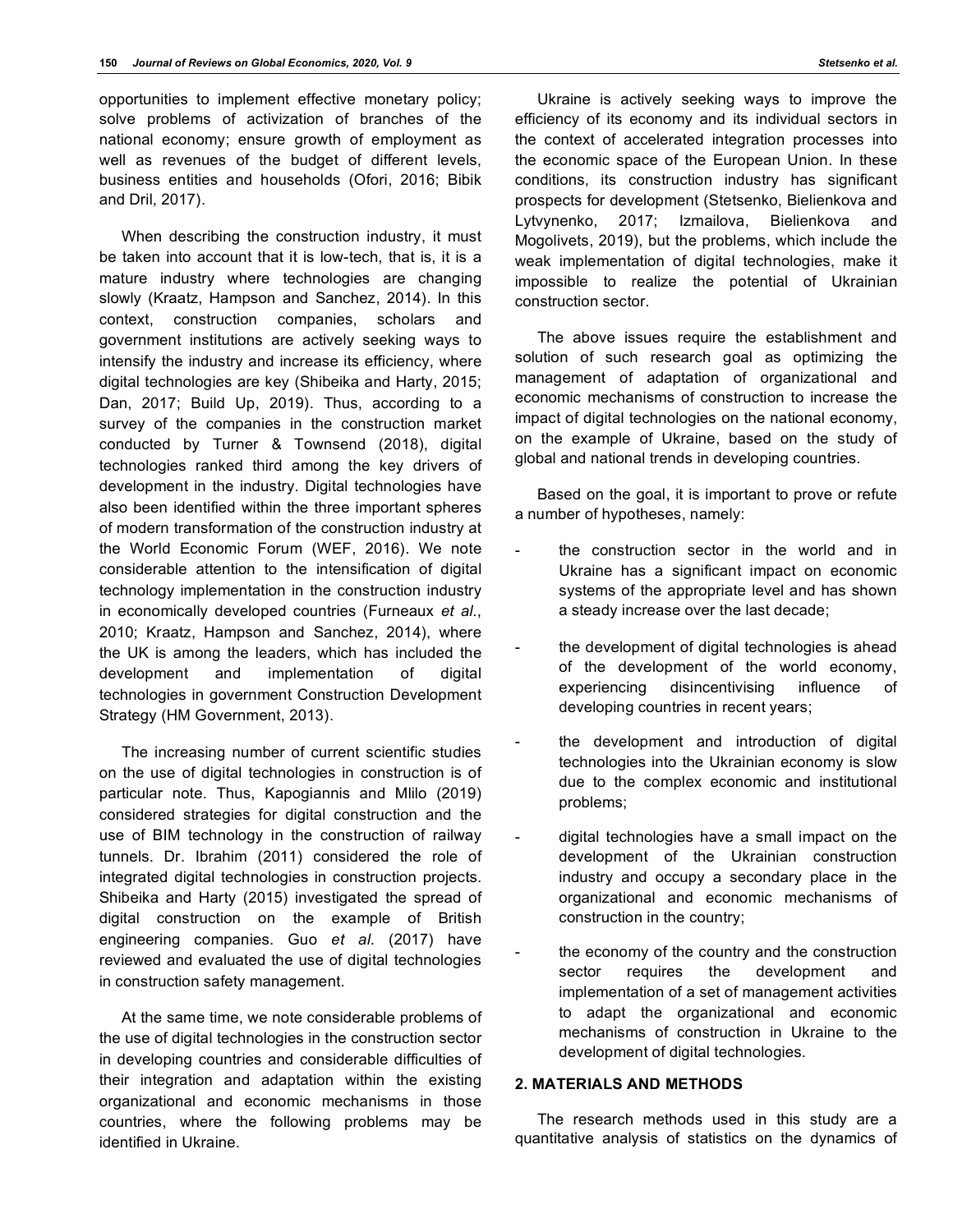world GDP, the global construction industry, the construction industries of developing countries, including Ukraine, the global digital market, digital markets in developing countries, including Ukraine, for ten years using one-dimensional statistical methods (UT) based on random sampling. The paper also uses the correlation and regression analysis, namely the linear regression model, as well as the statistical verification of the obtained model by calculating the pair correlation coefficient, the coefficient of determination and the Chaddock scale in the study of the impact of digital technology on the Ukrainian construction industry. Additionally, based on the use of panel data on a survey of eighty Ukrainian construction firms, which were divided equally into large, medium, small and micro companies, on the importance and use of digital technologies in their activity, we obtained data on the role and place of such technologies in financial and economic activities of these companies. In the course of adaptation of organizational and economic mechanisms of construction in Ukraine to the development of digital technologies, a complex of administrative activities of its implementation was formed based on the "tree of goals" and analytical form of the logical function of Boolean algebra.

An important concept used in this article is the concept of the organizational and economic mechanism, which can be defined as a system of interrelated elements, levers and methods of enterprise management. These elements are functioning to ensure its competitive advantages in the most effective way. Such a mechanism should be flexible, capable of responding to changes in the environment. It should meet the general goals of the enterprise and be guided by modern means and management methods appropriate for a particular enterprise. The tasks set must have quantitative characteristics, as well as criteria for their successful implementation.

The research methodology is based on system and functional, historical and systemic approaches in

identifying and solving problems of improving the efficiency of managing the adaptation of organizational and economic mechanisms of construction to increasing impact of digital technologies on the national economy. At the same time, the system-functional approach allows to reveal the impact of digital technologies on the construction sphere of developing countries, including Ukraine. The historical approach has been used to assess the dynamics of world GDP, the world construction industry, the construction industries of developing countries, including Ukraine, the global digital market, digital markets in developing countries, including Ukraine. The systemic approach allows considering construction companies as components of the economic systems of developing countries.

The paper presents digital technology as one of the key elements of ensuring the growth of the world construction industry and the construction industries of developing countries, including Ukraine. The study is based on the assumption that construction companies from developing countries, including Ukraine, need to manage adaptation of organizational and economic construction mechanisms to increasing impact of digital technologies on the national economy.

# **3. RESULTS**

# **3.1. Analytical Characteristics of the Development of Construction in the World and Ukraine**

Construction is one of the key sectors of the world economy that has been actively developing for the last ten years. We note the need to investigate the development of the world construction industry in relation to the GDP of the world economic system (Table **1**).

The analysis allows identifying the following:

1. The world economic system for the period under analysis was actively developing despite certain

**Table 1: Analysis of the Dynamics of World GDP, Construction Industry in the World and the Share of Construction in World GDP for 2009-2018**

| <b>Indicators</b>                                          | 2009 | 2010 | 2011 | 2012 | 2013 | 2014 | 2015 | 2016 | 2017 | 2018 | Abs. deviation | Growth<br>rates, % |
|------------------------------------------------------------|------|------|------|------|------|------|------|------|------|------|----------------|--------------------|
| World GDP, \$ billion                                      | 60.3 | 66.1 | 73.4 | 75.1 | 77.2 | 79.3 | 75.0 | 76.1 | 80.9 | 85.8 | 25.5           | 142.3              |
| World construction<br>industry, \$ billion                 | 3.4  | 4.5  | 6.0  | 6.7  | 7.8  | 9.5  | 10.0 | 10.5 | 10.9 | 11.4 | 8              | 335.3              |
| Share of world<br>construction industry<br>in world GDP, % | 5.6  | 6.8  | 8.2  | 8.9  | 10.1 | 12.0 | 13.3 | 13.8 | 13.5 | 13.3 | 7.7            | 237.5              |

\*Developed by the author based on: Kosenkov (2018), The World Bank (n./d.), Wang (2019).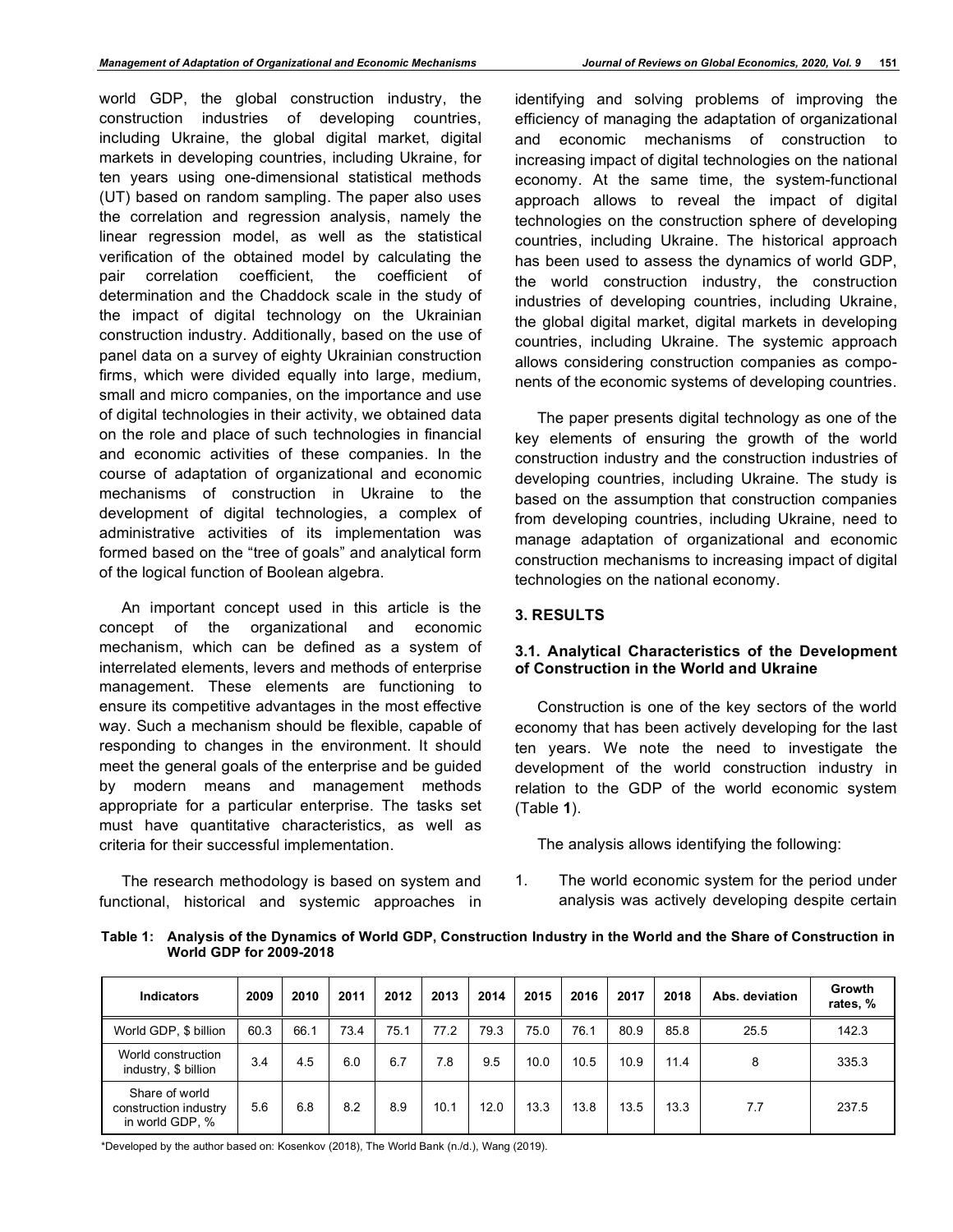problems, and showed a strong upward trend with the exception of 2015-2016. At the same time, for ten years the growth of world GDP amounted to \$25.5 billion or 142.3%.

- 2. The global construction industry also showed growth from 2009 to 2018. At the same time, during the fall of world GDP, the construction sector grew, which testifies to its considerable potential. We note a faster growth of construction than the world economic system in the period under study (335.3% against 142.3%). At the same time, the following trends are observed:
- in 2009-2014, the growth of the construction industry was much higher than the growth of the world economy, which was reflected in the growth of the share of construction in the world GDP, and the construction sector was the driver of development of the world economic system;
- in 2015-2016, the share of the construction industry in the world GDP grew due to the difference in trends, and construction acted as one of the basic sectors of the world economic system, which hindered the growth rate of the world economy;
- in 2017-2018, despite the positive trend, construction is a deterrent to the development of the global economic system, which is reflected in the reduction of its share in world GDP.

The problems of recent years are quite important for the world economic system, as construction is one of the key sectors of both the world and most national economies.

In this context, it is quite important to study the impact of the development of construction in developing countries on the world construction industry (Figure **1**).

Assessing the impact of construction in developing countries on the world construction industry, the following should be noted:

- it is the construction in the developing countries that determined the dynamics of development of the world construction industry in the studied period;
- China made a key contribution to the share of developing countries within the global construction sector;
- the most economically developed countries among the developing ones, such as India, UAE, Mexico, Turkey, Taiwan, Peru, Brazil and Chile, also had a significant impact on the development of world construction;
- the problems of 2017-2018 in the world construction industry have been caused, to a large extent, by problems in the construction sector of developing countries. First of all, this concerns the so-called "second tier" countries, which could not compensate for the declining growth rate in China and the other "first tier" countries listed above among developing countries.

In this context, it is important to investigate the development of construction in the "second tier" countries among developing countries on the example



Figure 1: The dynamics of the share of construction in developing countries in the total volume of the world construction industry for 2009-2018, %.

\*Developed by the author based on: Deloitte (2017), Knoema (2019).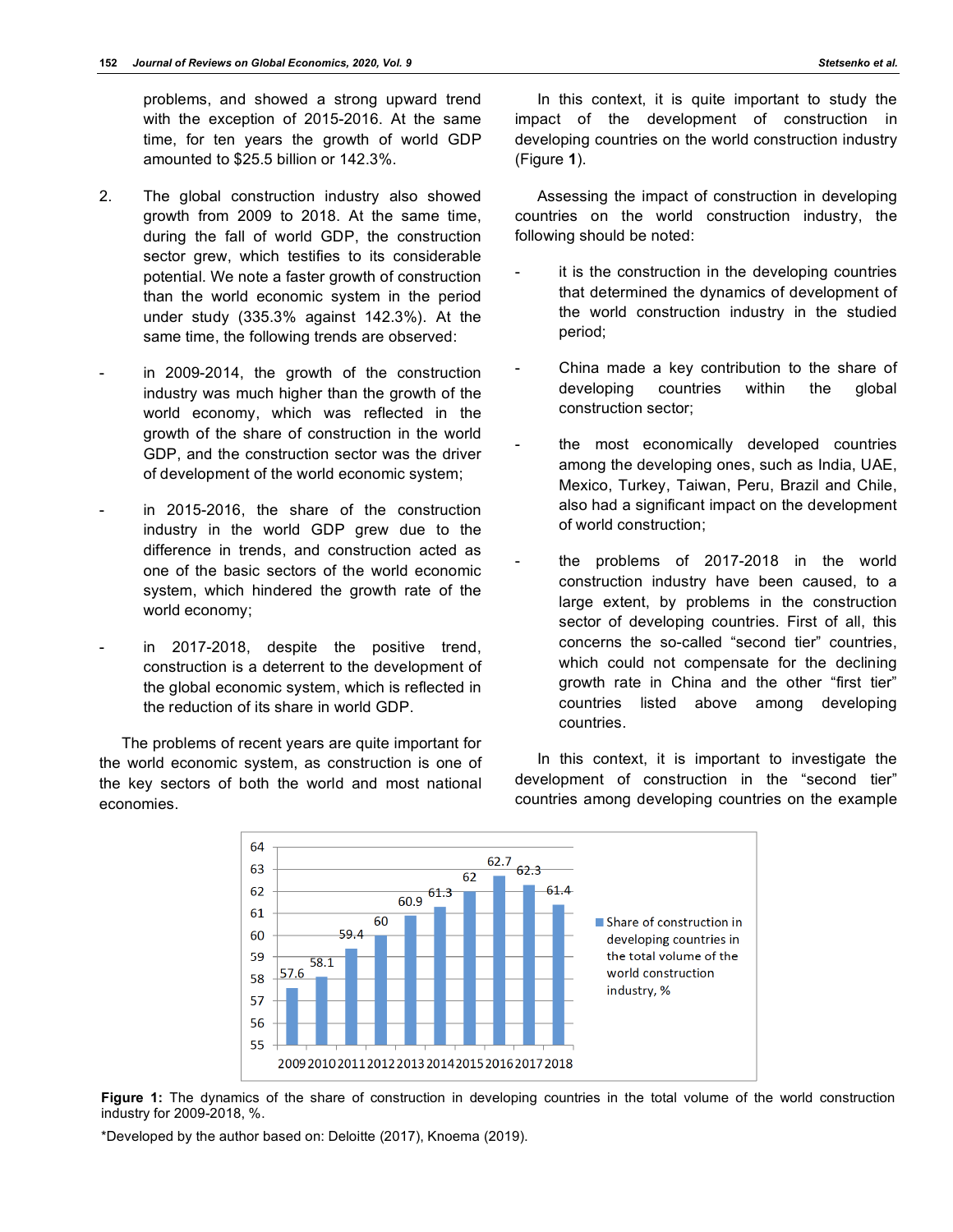



of Ukraine and to identify problems of industry development.

The role and place of the construction industry in the economy of Ukraine will be determined on the basis of the calculation and estimation of the dynamics of the share of construction in the country's GDP for the selected research period (Figure **2**).

Assessing the dynamics of the share of the construction industry in the GDP of the country for the selected period, we can note that the impact of construction on the Ukrainian economy was not significant because of the secondary role of the industry. At the same time, three directions of the development trend are clear: 2009-2010 – growth (+ 0.2%); 2011-2016 – dicline (-1.3%); 2017-2018 – growth (+0.3%). We note that the construction industry in 2018 did not reach the value for GDP in 2010.

We separately note the lagging of the development of the Ukrainian construction sector behind global

trends (see Table **1**), both in terms of GDP and growth trends.

A very important aspect for the development of construction is the availability, depreciation and restoration of fixed assets, which requires research on the construction industry of Ukraine (Figure **3**).

We note a critically high depreciation of fixed assets at Ukrainian construction companies during the study period, despite some positive dynamics in 2011-2018. In the vast majority, positive changes in the depreciation of fixed assets in the construction industry of the country were caused by: bankruptcy of enterprises with the most worn-out fixed assets; artificial reduction of depreciation due to revaluation of obsolete and worn-out fixed assets. Thus, we can note almost complete lack of renovation of fixed assets in Ukrainian construction during the study period.



We note the efforts of construction companies in the world to intensify their innovation activities (Kraatz,

**Figure 3:** Dynamics of depreciation of fixed assets of construction companies in Ukraine for 2009-2018, %. \*Developed by the author based on: State Statistics Service of Ukraine (2019).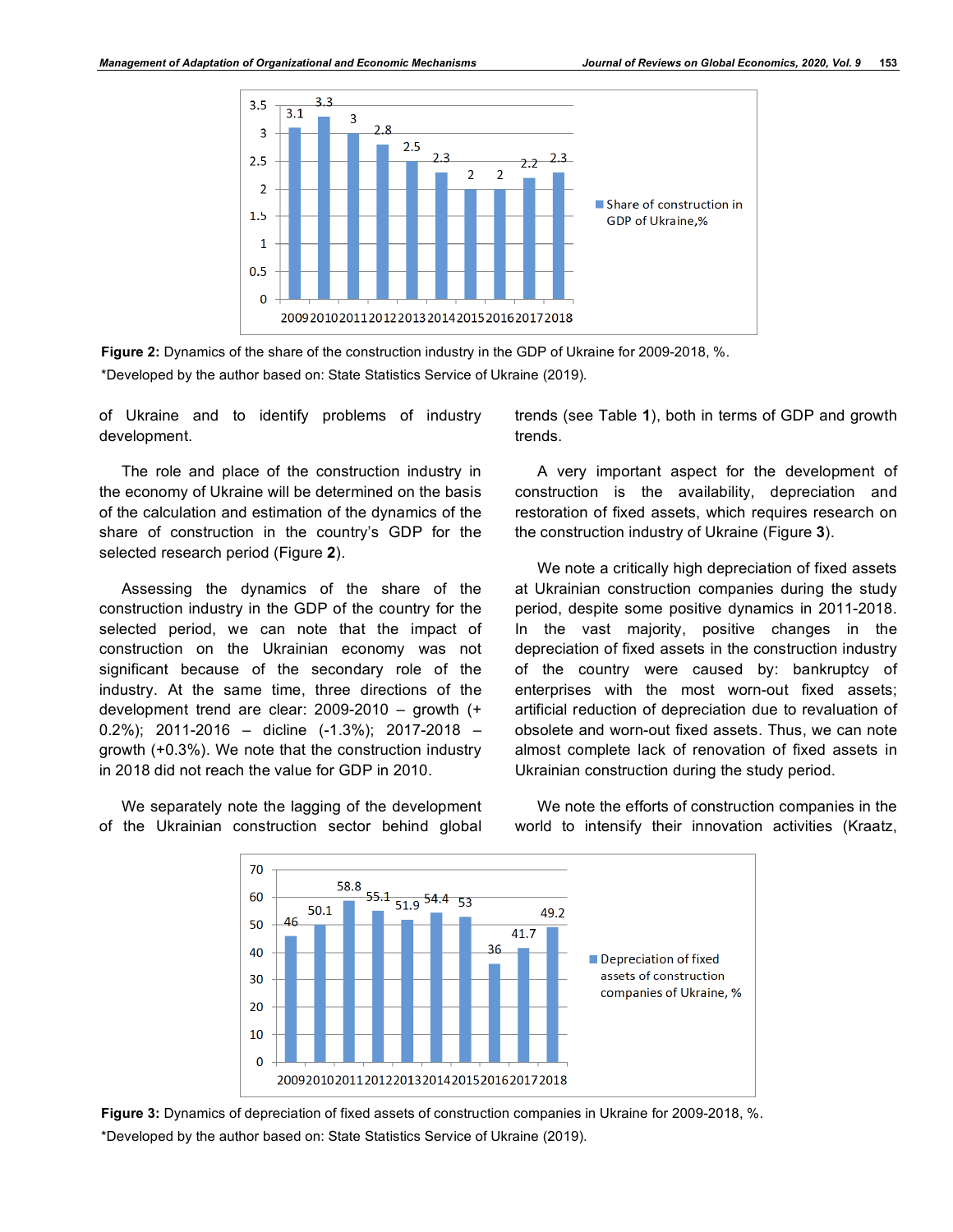

**Figure 4:** Dynamics of the share of construction companies in Ukraine that have implemented innovations for 2009-2018, %. \*Developed by the author based on: State Statistics Service of Ukraine (2019).

Hampson and Sanchez, 2014), which requires research and evaluation of the share of construction companies that have implemented innovations in Ukraine (Figure **4**).

The assessment of innovation activity in the country's construction industry in the study period indicates a critically low attention of construction companies to innovation, which was due to: lack of understanding by owners and top managers of the importance of innovation in construction; lack of financial resources for development, purchase and implementation of innovations in financial and economic activities; low interest of employees in development and implementation of innovations; insufficient training of companys' employees on innovation development and implementation.

We note the existence of a set of problems that hinder the development of construction in Ukraine. We consider it advisable to carry out a comparative assessment of construction problems in Ukraine and other developing countries covered by Ofori (2016) in order to identify key ones (Table **2**). In doing so, we will rank the problem from 0 (none) to 10 (most critical).

Based on the comparative assessment, we note a similarity of problems in the construction industry in

| <b>Problems</b>                            | <b>Developing countries</b> | Problem rank | <b>Ukraine</b> | Problem rank |
|--------------------------------------------|-----------------------------|--------------|----------------|--------------|
| Increased construction costs               | yes                         | 7            | yes            | 6            |
| Possibility of attracting credit resources | yes                         | 5            | yes            | 7            |
| Cost of credit resources                   | yes                         | 7            | yes            | 9            |
| Quality of state regulation                | yes                         | 6            | yes            | 7            |
| Solvent demand                             | yes                         | 7            | yes            | 7            |
| Availability of infrastructure             | yes                         | 7            | yes            | 6            |
| Technology                                 | yes                         | 6            | yes            | 5            |
| Shadow market                              | yes                         | 6            | yes            | 9            |
| Staffing shortage                          | no                          |              | yes            | 8            |
| Staff training                             | yes                         | 7            | yes            | 5            |
| Low labour productivity growth             | yes                         |              | yes            | 6            |
| Innovation                                 | yes                         | 9            | yes            | 9            |
| Digital technology                         | yes                         | 10           | yes            | 10           |
| Quality of construction                    | yes                         | 8            | yes            | 6            |

**Table 2: Comparative Characteristics of Construction Development Problems in Ukraine and other Developing Countries**

Source: developed by the authors.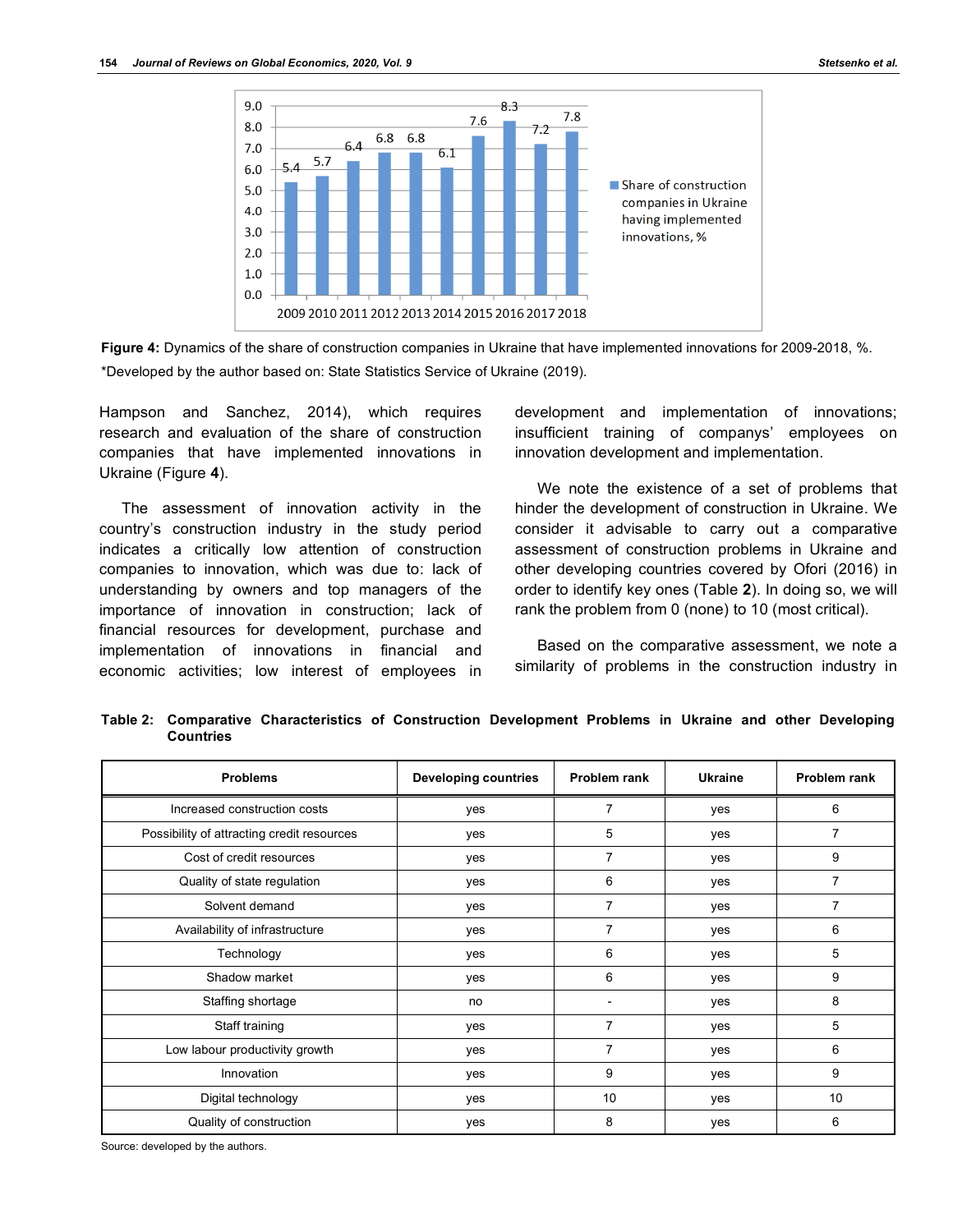developing countries, including Ukraine. The only difference is the rank of the problem and certain national features, for example, for Ukraine - a critically large shadow market in the construction field. At the same time, the tendency is clear that the key problems are the problems of development and implementation of innovations and digital technologies, where the latter are priorities. The priority of digital technologies for construction, including in developing countries, was also confirmed by Kraatz, Hampson and Sanchez (2014), Ofori (2016), the findings of the World Economic Forum (WEF, 2016) and the studies conducted by Turner & Townsend (2018). In this context, it is important to explore the development of digital technologies in the world and the issues that developing countries face on the example of Ukraine.

#### **3.2. Research on the Development of Digital Technology in the World and in Developing Countries. The Role of Digital Technologies in the Economy of Ukraine and the Problems of their Inmplementation**

The rapid development of digital technologies is the basis of the modern world and national economies of developed countries, forming: a new sector of economic systems of different levels; a new sphere of business activity; new opportunities for generating income, profits and wealth for countries, individuals and households (UNCTAD, 2019). At the same time, there

are significant risks of widening the gap between developed and developing countries (Trendov, Varas and Zeng, 2019).

We consider it appropriate to reveal and analyze the dynamics of the global digital market and its share in global GDP during the study period (Table **3**). At the same time, we will not give the size of world GDP in Table **3**, as they are given above (see Table **1**).

Having studied the data in Tables **1** and **3**, we can see that the digital market grew faster in 2009-2018 than the global economy (335.3% versus 142.3%), leading to an increase in its share of global GDP from 2.3% in 2009 to 4.7% in 2018. At the same time, the trend related to market development problems in 2016- 2017 and the gradual resumption of growth in 2018 is clear.

The problems with the development of the global digital market in 2016-2017 were due, among other things, to the lack of its growth in developing countries (Trendov, Varas and Zeng, 2019). We note mainly disincentivising impact of such countries on the development of the global digital market. In this context, let us examine the dynamics of the share of developing countries (excluding China) in the global digital market (Figure **5**).

| <b>Indicators</b>                       | 2009 | 2010 | 2011 | 2012 | 2013 | 2014 | 2015 | 2016 | 2017 | 2018 | Abs. deviation | Growth rates,<br>% |
|-----------------------------------------|------|------|------|------|------|------|------|------|------|------|----------------|--------------------|
| Digital market, \$<br>billion           | 1.4  | ۱.5  | . 6  | 2.1  | 3.8  | 4    | 4.2  | 4.1  | 3.5  | 4    | 2.6            | 285.7              |
| Digital market share<br>in global GDP,% | 2.3  | 2.3  | 2.2  | 2.8  | 4.9  | 5.0  | 5.6  | 5.4  | 4.3  | 4.7  | 2.3            | 200.8              |

**Table 3: Analysis of the Dynamics of the Digital Market in the World and its Share in the Global GDP for 2009-2018**

\*Developed by the author based on: ICI (2019), Gartner (2019).



**Figure 5:** Dynamics of the share of developing countries (excluding China) in the global digital market for 2009-2018, %. \*Developed by the author based on: ICI (2019), Gartner (2019).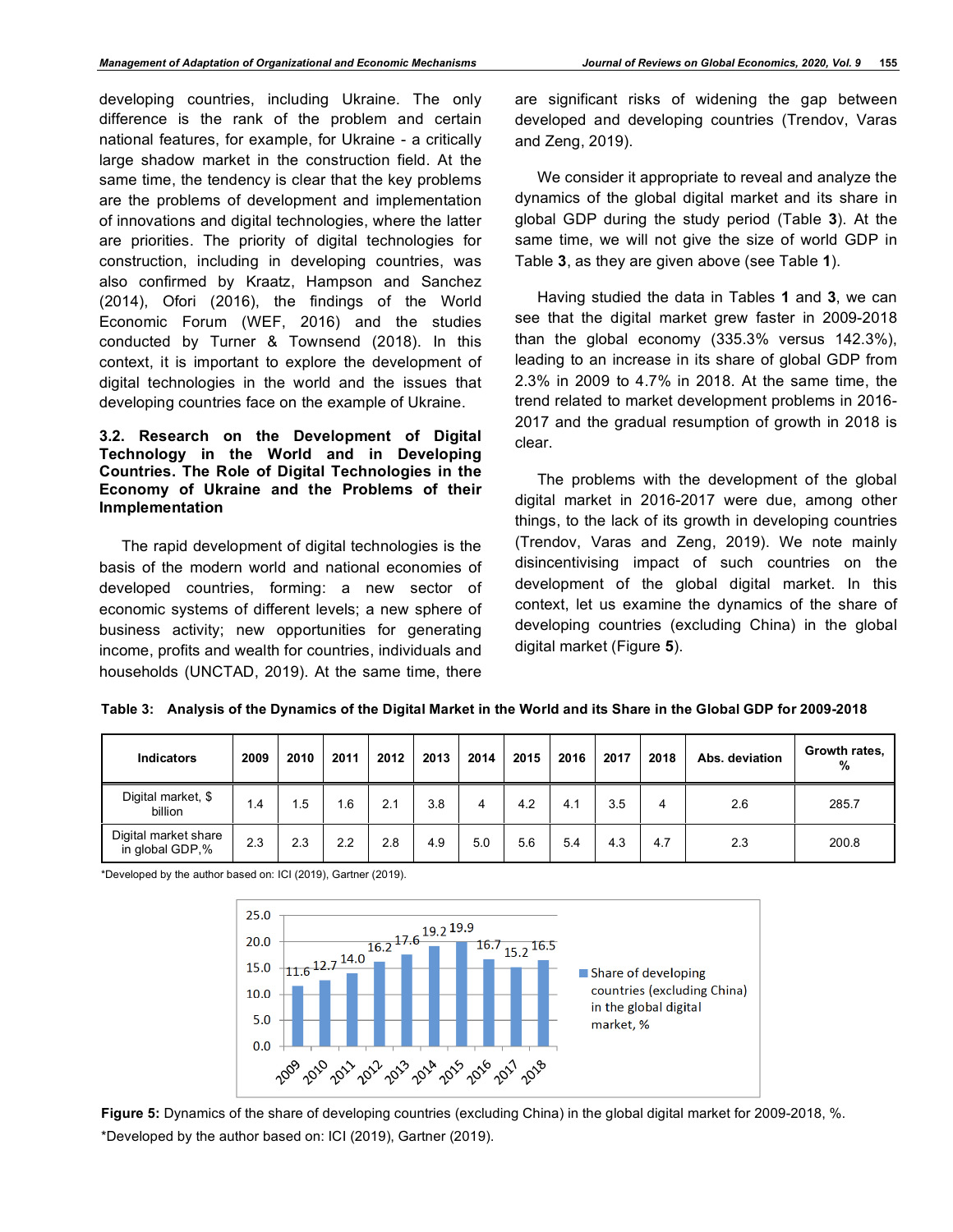



**Figure 6:** Dynamics of the digital market share in Ukraine's GDP for 2009-2018. \*Developed by the author based on: State Statistics Service of Ukraine (2019).

Having examined data in Figure **5** and comparing it with the information in Table **3**, it can be noted that problems with the development of national digital markets in developing countries have had a negative impact on the global digital market in 2016-2017. At the same time, digital markets are slowly developing due to a set of problems. In this context, we consider it appropriate to explore one national digital market (Ukrainian market) and identify its problems.

Let us estimate the dynamics of the digital market share in the economy (GDP) of Ukraine for the selected study period (Figure **6**).

Having examined the data in Figure **6** and comparing it with the information in Table **3**, it can be noted that the digital market in Ukraine: had a positive trend even during the two successive crises in the country; has demonstrated global trends, except for the period of 2016-2017, but has lagged far behind the share of digital technology in the global economy; showed lower growth rates than the world market (134.5% against 200.8%); grew more nominally due to the devaluation of the national currency.

We note that despite the growth, the national digital market has a set of problems, which include:

- insufficient level of state support;
- underdevelopment of legislative and regulatory framework of the market;
- lack of sufficient understanding on the part of businesses regarding the place of digital technologies in their organizational and economic mechanisms of functioning;
- insufficient funding for the development, procurement and implementation of digital technologies;
- emphasis on developing digital technologies for companies from developed countries;
- the constant outflow of digital technology developers, digital technology professionals and companies into developed and more wealthy developing countries.

Taking into account the above regarding the construction industry and digital technologies at the world level, the levels of developing economies and the economic system of Ukraine, we consider it appropriate to investigate in greater detail the role of digital technologies in the Ukrainian construction industry and their place in the organizational and economic mechanisms of the country's construction.

## **3.3. The Role of Digital Technologies in the Ukrainian Construction Industry and their Place in Organizational and Economic Mechanisms of Construction**

In today's environment, digital technologies are becoming increasingly important for the construction industry and its individual businesses. They are used for building information modeling (BIM technology), reducing the number of errors in design and construction management, improving working time accounting, improving the quality of communication between employees (Jackson, 2016), room design (Merschbrock, Tollnesa and Nordahl-Rolfsen, 2015), improving quality of safety management (Guo *et al*., 2017), and in many other areas of construction companies.

Surveys of eighty Ukrainian construction firms, which were divided equally into large, medium, small and micro companies, on the importance and use of digital technologies in their activities provided the data summarized in Table **4**.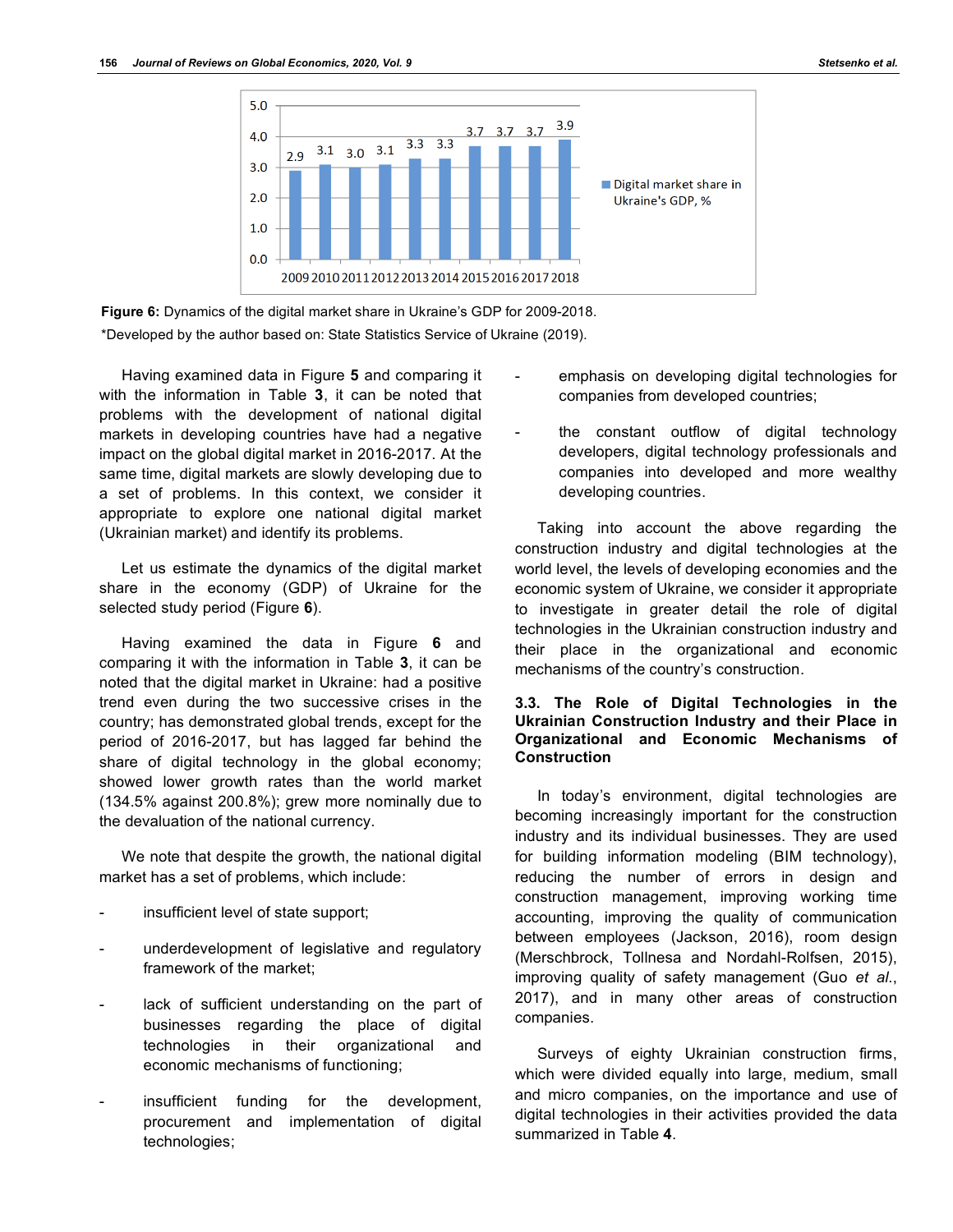| Questions                                                                                       | Large<br>companies     | Medium<br>companies  | <b>Small</b><br>companies | <b>Microcompanies</b> |
|-------------------------------------------------------------------------------------------------|------------------------|----------------------|---------------------------|-----------------------|
| Are digital technologies key to your business?                                                  | Yes $(5)$ ;<br>No (15) | No (20)              | No (20)                   | No (20)               |
| Does your company use digital technology?                                                       | Yes $(20)$             | Yes $(20)$           | Yes $(20)$                | Yes (20)              |
| Does your company use digital technology in management?                                         | Yes (20)               | Yes $(20)$           | Yes $(20)$                | Yes (20)              |
| Does your company use digital technology in its financial<br>activities?                        | Yes (20)               | Yes (20)             | Yes (20)                  | Yes (20)              |
| Does your company use digital technology in manufacturing<br>activities?                        | Yes $(6)$<br>No (14)   | Yes $(4)$<br>No (16) | No (20)                   | No (20)               |
| Does your company use digital technology in marketing?                                          | Yes $(8)$<br>No (12)   | Yes $(6)$<br>No (14) | No (20)                   | No (20)               |
| Does your company use digital technology in HR<br>management?                                   | Yes $(4)$<br>No (16)   | Yes $(1)$<br>No (19) | No (20)                   | No (20)               |
| Does your company develop digital technology?                                                   | No (20)                | No (20)              | No (20)                   | No (20)               |
| Does your company buy digital technology?                                                       | Yes $(7)$<br>No (13)   | Yes $(2)$<br>No (18) | No (20)                   | No (20)               |
| The main problem of developing and increasing the use of digital technology in your company is: |                        |                      |                           |                       |
| Resistance of owners                                                                            | No (20)                | No (20)              | No (20)                   | No (20)               |
| Resistance of top managers                                                                      | No (20)                | No (20)              | No (20)                   | No (20)               |
| Resistance of employees                                                                         | Yes (10)<br>No (10)    | Yes $(14)$<br>No(6)  | Yes $(20)$                | Yes (20)              |
| The cost of technologies                                                                        | Yes (20)               | Yes $(20)$           | Yes (20)                  | Yes (20)              |
| Deficit of funds                                                                                | Yes $(20)$             | Yes $(20)$           | Yes (20)                  | Yes (20)              |
| Staff training                                                                                  | Yes $(9)$<br>No (11)   | Yes (17)<br>No(3)    | Yes (20)                  | Yes (20)              |
| Lack of state support                                                                           | Yes (20)               | Yes $(20)$           | Yes (20)                  | Yes (20)              |
| Ineffective state regulation                                                                    | Yes (20)               | Yes (20)             | Yes $(20)$                | Yes $(20)$            |
| Unwillingness of consumers                                                                      | Yes $(15)$<br>No(5)    | Yes (18)<br>No(2)    | Yes $(20)$                | Yes (20)              |
| Access to digital technologies                                                                  | Yes $(14)$<br>No(6)    | Yes (19)<br>No(1)    | Yes (20)                  | Yes (20)              |

|  |  |  | Table 4: The Role of Digital Technologies in Financial and Economic Activity of Ukrainian Construction Companies |
|--|--|--|------------------------------------------------------------------------------------------------------------------|
|  |  |  |                                                                                                                  |

Source: developed by authors.

Having studied the use and importance of digital technologies for construction industry in Ukraine, we note:

- their secondary role for companies in the industry where they are mainly used by large business entities;
- the predominance of the use of digital technologies in management and financial activities, almost without their use in manufacturing activities;
- lack of development of digital technologies by construction companies and low purchasing activity (mainly large companies);
- given the use of digital technologies by Ukrainian construction companies, regardless of their size, and low activity in their development and purchase, we emphasize the problems of using non-licensed digital technologies;
- the main problems in the use of digital technologies by Ukrainian construction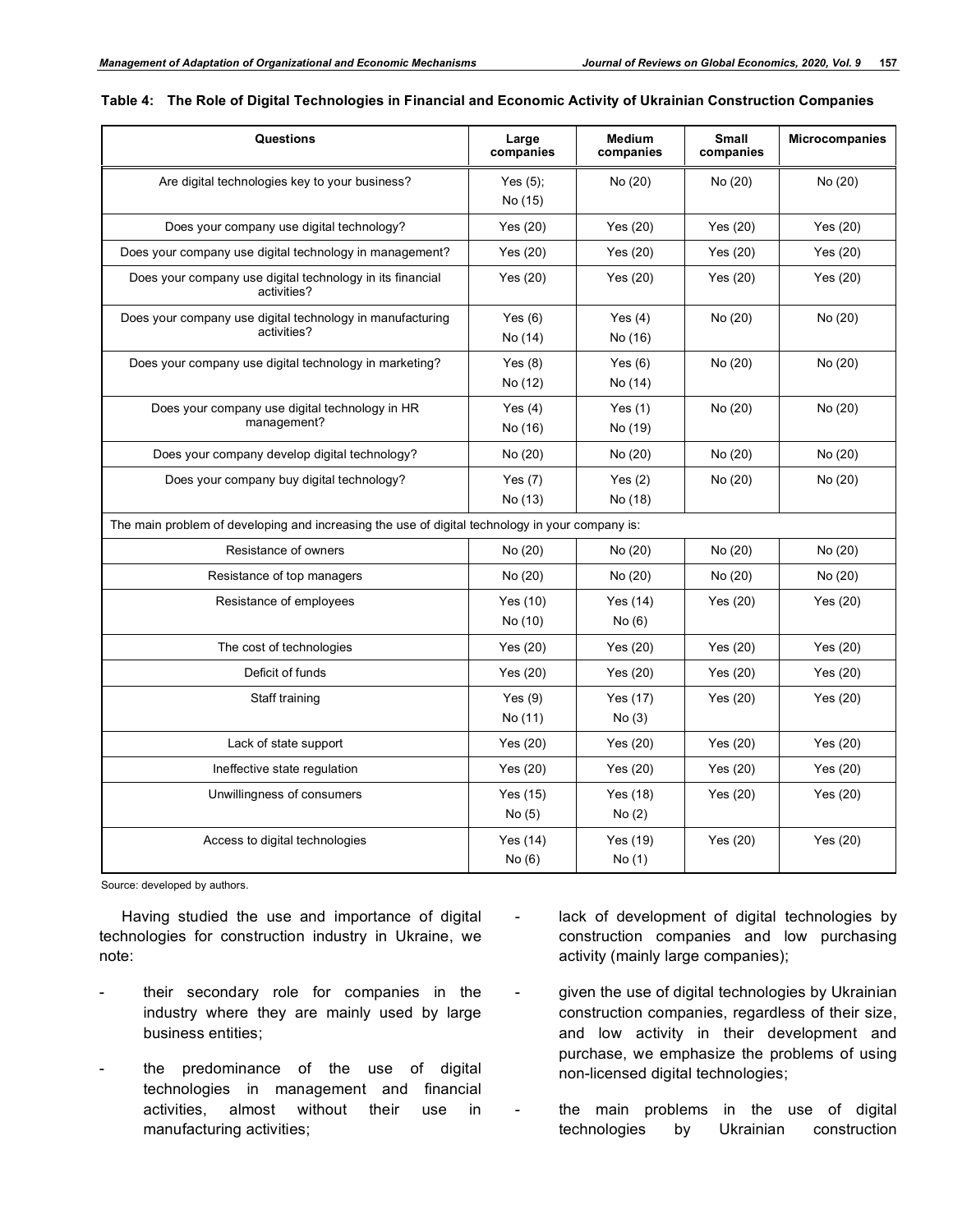companies are their cost, difficulties with access to them, lack of funds, poor quality of state support, resistance and training of personnel.

At the same time, given that the survey was conducted among owners and top managers, we note their subjectivity in the answer to the question regarding their resistance to the introduction of digital technologies in construction companies.

In view of the above we consider it appropriate to build a model of dependence of the development of the Ukrainian construction industry on the use of digital technologies, applying a correlation and regression analysis, namely a linear regression model, as well as to carry out a statistical verification of the obtained model by calculating the pair correlation coefficient, the coefficient of determination and Chaddock scale (Baraz, 2005). At the same time, to calculate the linear regression model, we will use statistics on the scope of construction in Ukraine during the study period, as well as the share of digital technologies in the country's GDP (Table **5**).

Using the Excel tools for the data presented (Table **5**), we obtained the formula of the linear regression model:

$$
y = 2726x + 28177, \tag{1}
$$

where *y* is the scope of the construction industry in Ukraine, UAH mln., *x* - expenditures for use of digital technologies in construction, UAH mln.

Now, it is necessary to carry out a statistical verification in order to provide a qualitative and quantitative assessment of the closeness of the relation between the two selected indicators. For that purpose, it is proposed to use the achievements of Baraz (2005) by three areas of verification:

- 1. Calculating the correlation coefficient using Excel and performing a qualitative assessment of the relationship between the two selected indicators using the Chaddock scale.
- 2. By comparing the calculated correlation coefficient  $(r_{calc})$  with the critical correlation coefficient  $(r_{\text{crit}})$ , which will be taken from the table with consideration of  $α = 0.05$  and  $f = 9$ .
- 3. By calculating the coefficient of determination  $R^2$ and estimating its approximation to one.

Given the above, we will conduct a statistical test of the close relationship between the scope of the construction industry in Ukraine and the expenditures for use of digital technologies in construction (Table **6**).

Based on the statistical verification (Table **6**), we can state:

- 1. Comparing the calculated value of the correlation coefficient (r<sub>calc</sub>) by the Chaddock scale (Baraz, 2005), we can say that the relation between the two selected indicators is very strong.
- 2. Comparing the obtained value of the calculated coefficient of correlation  $(r_{calc})$  with the critical value of the correlation coefficient  $(r_{\text{crit}})$  obtained from the table (Baraz, 2005), we note the inequality  $|r_{\text{calc}} \ge r_{\text{crit}}|$ , which indicates that the

| Table 5: Dynamics of the Scope of Construction Industry and Expenditures for Use of Digital Technologies in |  |  |  |  |
|-------------------------------------------------------------------------------------------------------------|--|--|--|--|
| Construction in Ukraine for 2009-2018, UAH mln                                                              |  |  |  |  |

| Years | Scope of the construction sector | Expenditures for use of digital technologies in construction |
|-------|----------------------------------|--------------------------------------------------------------|
| 2009  | 34,123                           | 990                                                          |
| 2010  | 35,366                           | 1,096                                                        |
| 2011  | 39,575                           | 1,187                                                        |
| 2012  | 39,049                           | 1,211                                                        |
| 2013  | 36,902                           | 1,218                                                        |
| 2014  | 36,876                           | 1,217                                                        |
| 2015  | 38,928                           | 1,440                                                        |
| 2016  | 47,457                           | 1,756                                                        |
| 2017  | 64,431                           | 2,384                                                        |
| 2018  | 82,924                           | 3,234                                                        |

\*Developed by the author based on: State Statistics Service of Ukraine (2019).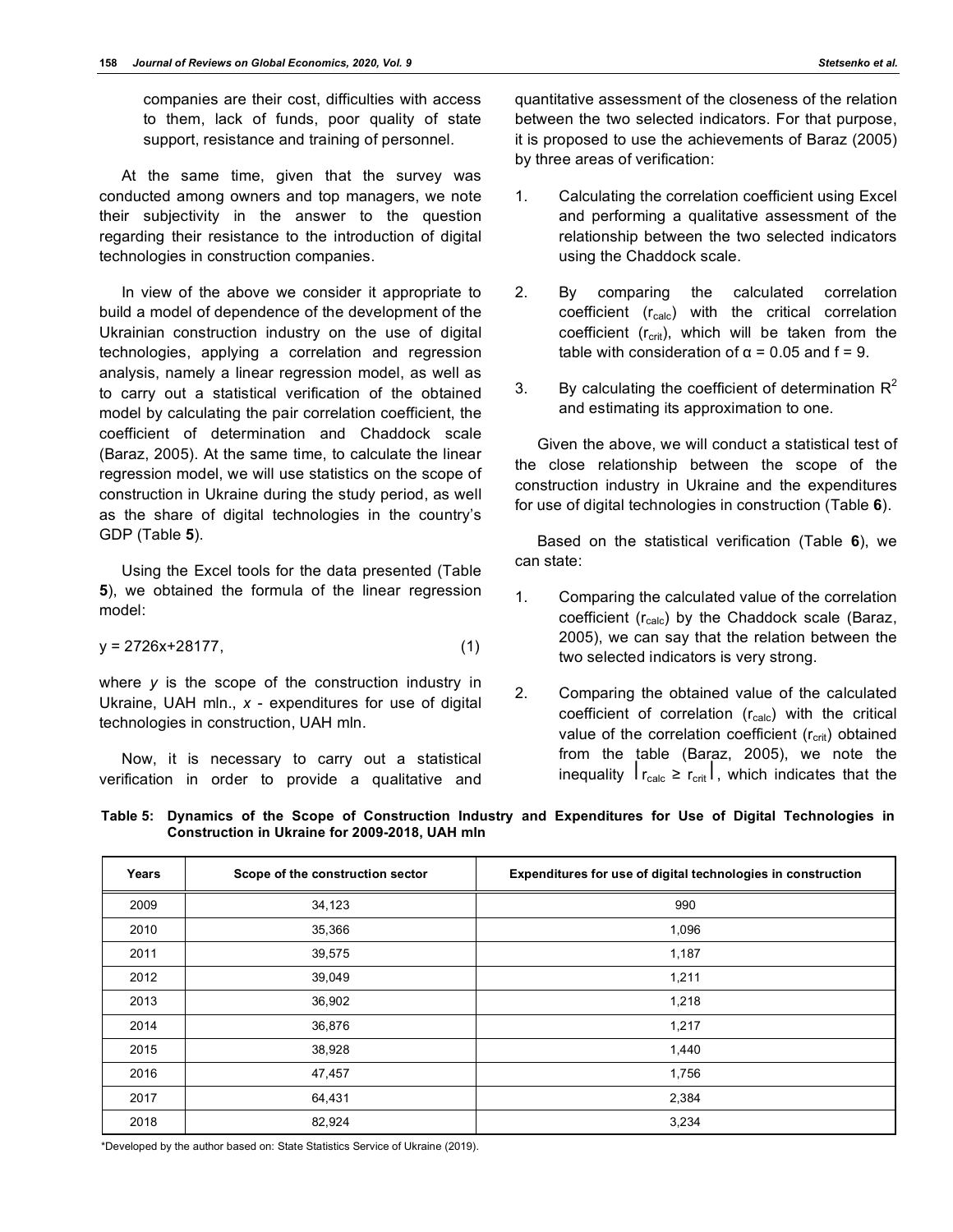**Table 6: Statistical Verification of the Closeness of the Relation between the Scope of the Construction Industry in Ukraine and the Expenditures for Use of Digital Technologies in Construction**

| Factor                                                       | I calc |      | <b>T</b> crit | Correlation of $r_{\text{calc}}$ and $r_{\text{crit}}$ | D.    |
|--------------------------------------------------------------|--------|------|---------------|--------------------------------------------------------|-------|
| Expenditures for use of digital technologies in construction | 0.993  | 0.05 | 0.602         |                                                        | ს.986 |

Source: developed by authors.

hypothesis of significance of linear relation is not rejected and the indicator can be included in the above model (see Formula 1).

3. The value of the coefficient of determination  $R^2$ is close to one, indicating a high dependence of the scope of the construction industry in Ukraine on the amount of expenditures incurred for the use digital technologies in construction.

Taking into account that all three components of the statistical verification point to the high close relation between the two selected indicators, we note that digital technologies are a key factor in influencing the development of the construction industry in Ukraine.

At the same time, it is important to identify the place of digital technologies in organizational and economic mechanisms (OEM) of construction in Ukraine (Figure **7**).

We note that digital technologies, like most other modern factors, are secondary factors influencing the functioning of organizational and economic mechanisms of construction in Ukraine, which, given the correlation and regression analysis, does not correspond to reality and requires intensification of management influences on the adaptation of OEMs of construction companies to digital technologies.

We can distinguish the following promising areas of digitalization in the construction industry of Ukraine, which, according to the author, will significantly contribute to the development of the construction industry as a whole and increase the operational efficiency of construction companies in which changes will be introduced, in particular:

- 1. Visualization (the most promising direction), in particular - 3-D - modeling.
- 2. Automation of construction business management systems (control of procurement and expenditure of materials, use of equipment and working time, etc.).
- 3. The use of construction robots (demolition of buildings in conditions that pose a danger to humans, self-propelled carts, air drones, etc.).



Second-level impact factors

**Figure 7:** The place of digital technologies in organizational and economic mechanisms of construction in Ukraine. Source: developed by authors.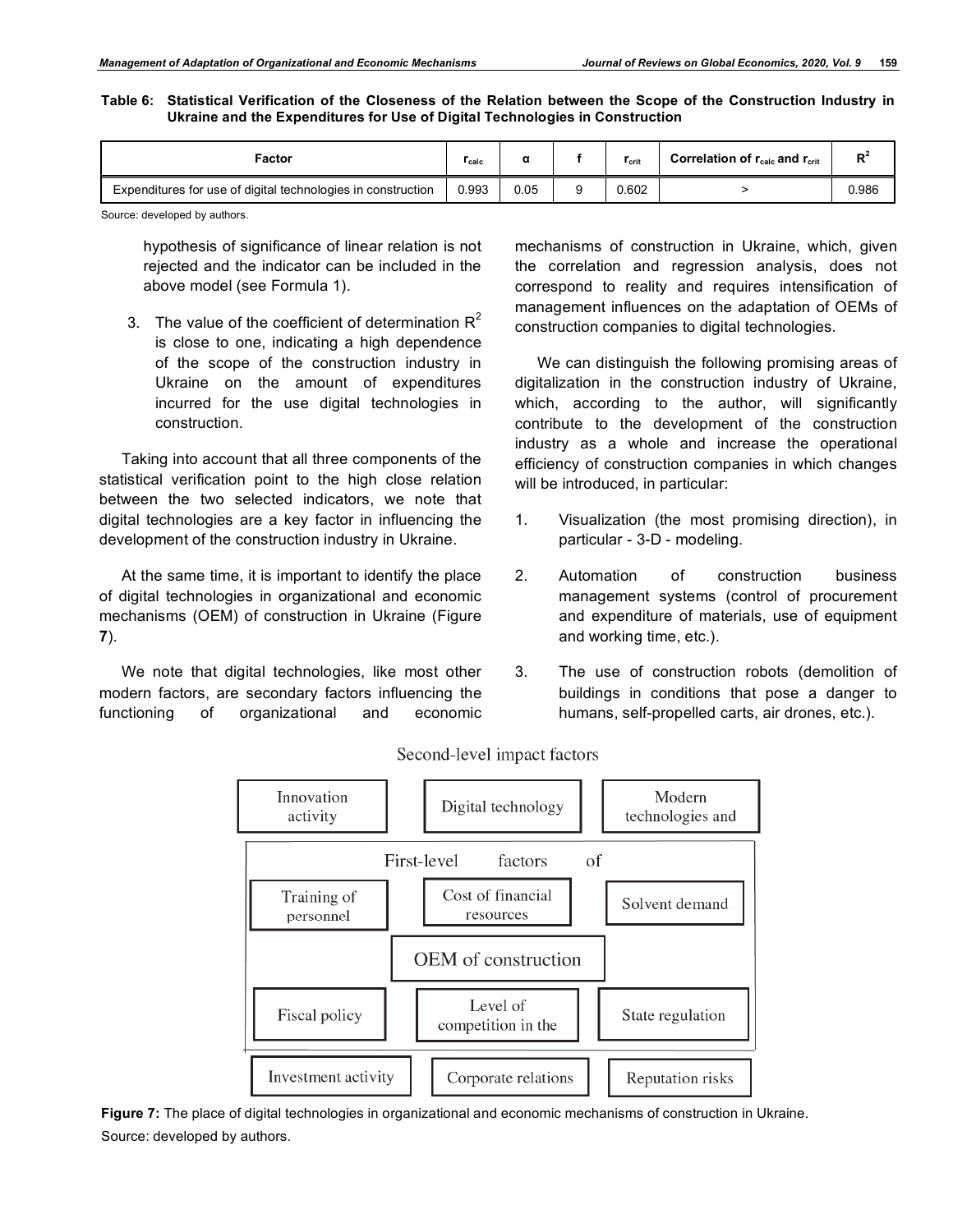- 4. 3D printing ("printers" that allow "printing" buildings or parts of buildings, etc.) is the most promising for low-rise construction.
- 5. Building condition sensors (energy efficiency, infrastructure condition, etc.).

## **3.4. Set of Management Activities for Adaptation of Organizational and Economic Mechanisms of Construction in Ukraine to the Development of Digital Technologies**

Digital technologies have one of the key influences on the development of the Ukrainian construction industry, but they are not perceived as such by business entities in national construction, which requires appropriate adaptation of the organizational and economic mechanisms of construction companies of Ukraine (Tytok, 2019). In this context, we consider it appropriate to develop and apply a set of management measures based on the methodology of Kozina and Frolina (2018).

Within the framework of managing the adaptation of OEM of the construction industry in Ukraine to the development of digital technologies, it is necessary to establish the general goal, strategic goals and tactical measures for their achievement (Figure **8**).

We note that the strategic objectives 1 and 2, as well as the tactical measures to achieve them, are achieved within the internal management influences in relation to construction companies, while the strategic goal 3 and its tactical measures are achieved within the external management influences in relation to the construction companies.

To increase the efficiency and effectiveness of the implementation of the proposed set of management activities (see Figure **8**), it is proposed to use the "tree of goals". However, in the context of achieving the general goal, the following limitations should be taken into account when building and implementing the "tree of goals" in our case:

- is used for hierarchical ordering of activities within the achievement of strategic goals and general goal;
- the management process has no cycles and a goal (objective) closed in a cycle;
- synchronization of terms of implementation of activities, strategic goals and general goal;
- coherence of the general goal, strategic goals and tactical activities;



**Figure 8:** A set of management activities to adapt organizational and economic mechanisms of the construction industry in Ukraine to the development of digital technologies.

Source: developed by authors.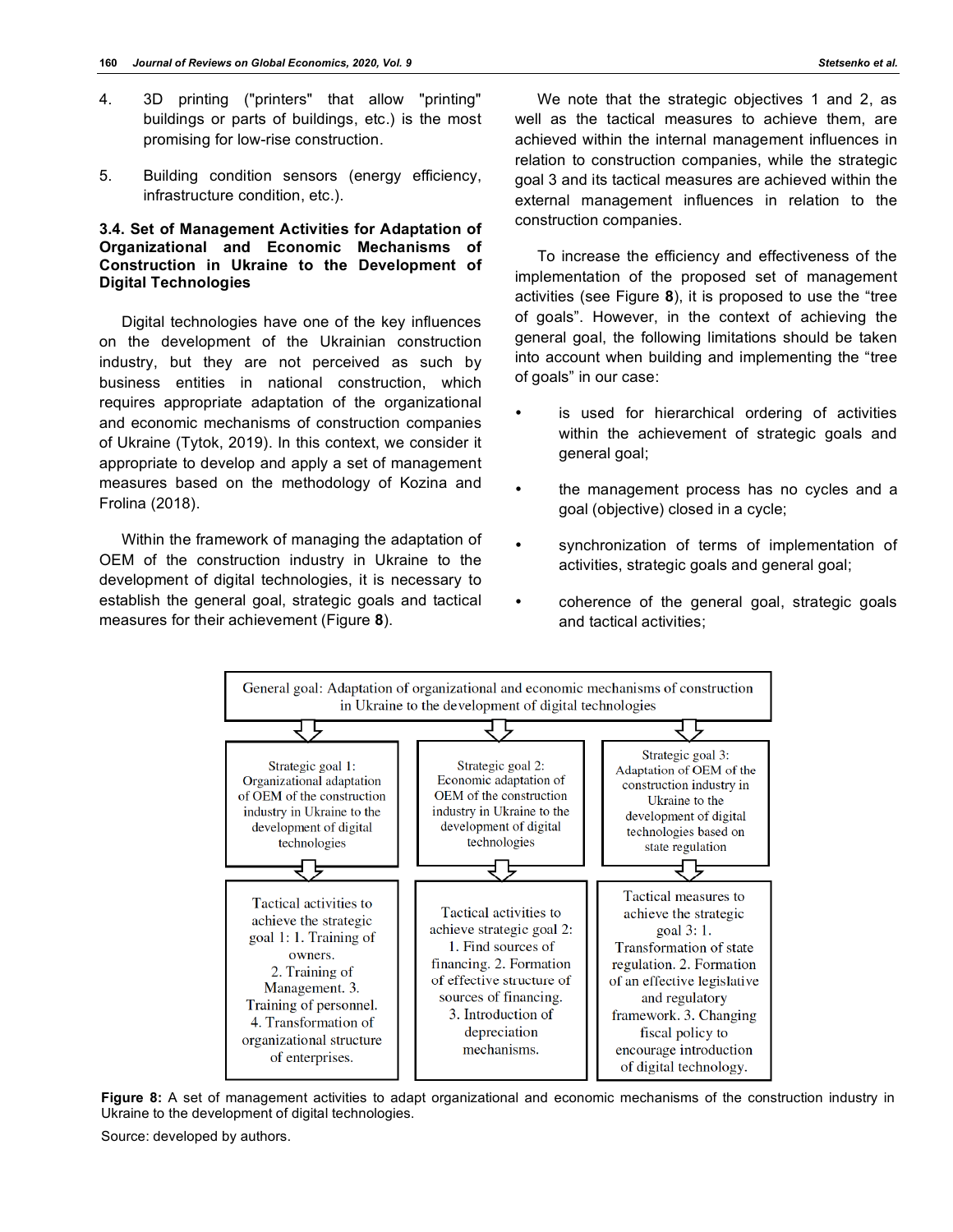

**Figure 9:** The "tree of goals" as part of adaptation of organizational and economic mechanisms of the construction industry in Ukraine to the development of digital technologies.

Source: developed by authors.

• concretenessof the general goal, strategic goals and tactical activities, as well as resource support for their implementation.

Given these limitations, we will build the "tree of goals" to achieve the general managerial goal (Figure **9**).

We note that in Figure **9**: A is the general goal of building and implementing the "tree of goals";  $V_i$  is the coefficient of significance of strategic goals in relation to the general goal;  $V_{ii}$  is the coefficient of significance of tactical activities in relation to strategic goals;  $X_i$  strategic goals;  $X_{ii}$  - tactical activities; U is a disjunction.

Achievement of the general goal (A) can be represented relying on the " tree of goals" (Figure **9**) by linking strategic goals  $(X_i)$  and tactical activities  $(X_{ii})$  as an analytic form of the logical function of Boolean algebra:

А = Х1UX2UX3 = (X1.1UX1.2UХ1.3UХ1.4)U(Х2.1UХ2.2UХ2.3) U(Х3.1UХ3.2UХ3.3), (2)

Thus, as part of adaptation of organizational and economic mechanisms of the construction industry in Ukraine to the development of digital technologies, a set of management activities for its implementation was formed based on the "tree of goals" and analytical form of the logical function of Boolean algebra, which will allow increasing the role and efficiency of digital technologies in the construction industry of Ukraine in the context of global trends.

#### **4. DISCUSSION**

The construction industry is one of the key to the development of the world economic system and individual economies. It is of great importance to developing countries, enabling significant opportunities to stimulate the growth of their economic systems. At the same time, digital technologies are becoming increasingly important for the construction industry, which allows increasing its efficiency and competitiveness in the world and national markets of construction services. In this context, it is necessary to improve the management of adaptation of organizational and economic mechanisms of the construction industry to the development of digital technologies in developing countries, including in Ukraine, which requires testing a number of hypotheses.

The hypothesis that the construction sector in the world and in Ukraine has a significant impact on economic systems of the appropriate level and shows a steady increase in the last decade has been confirmed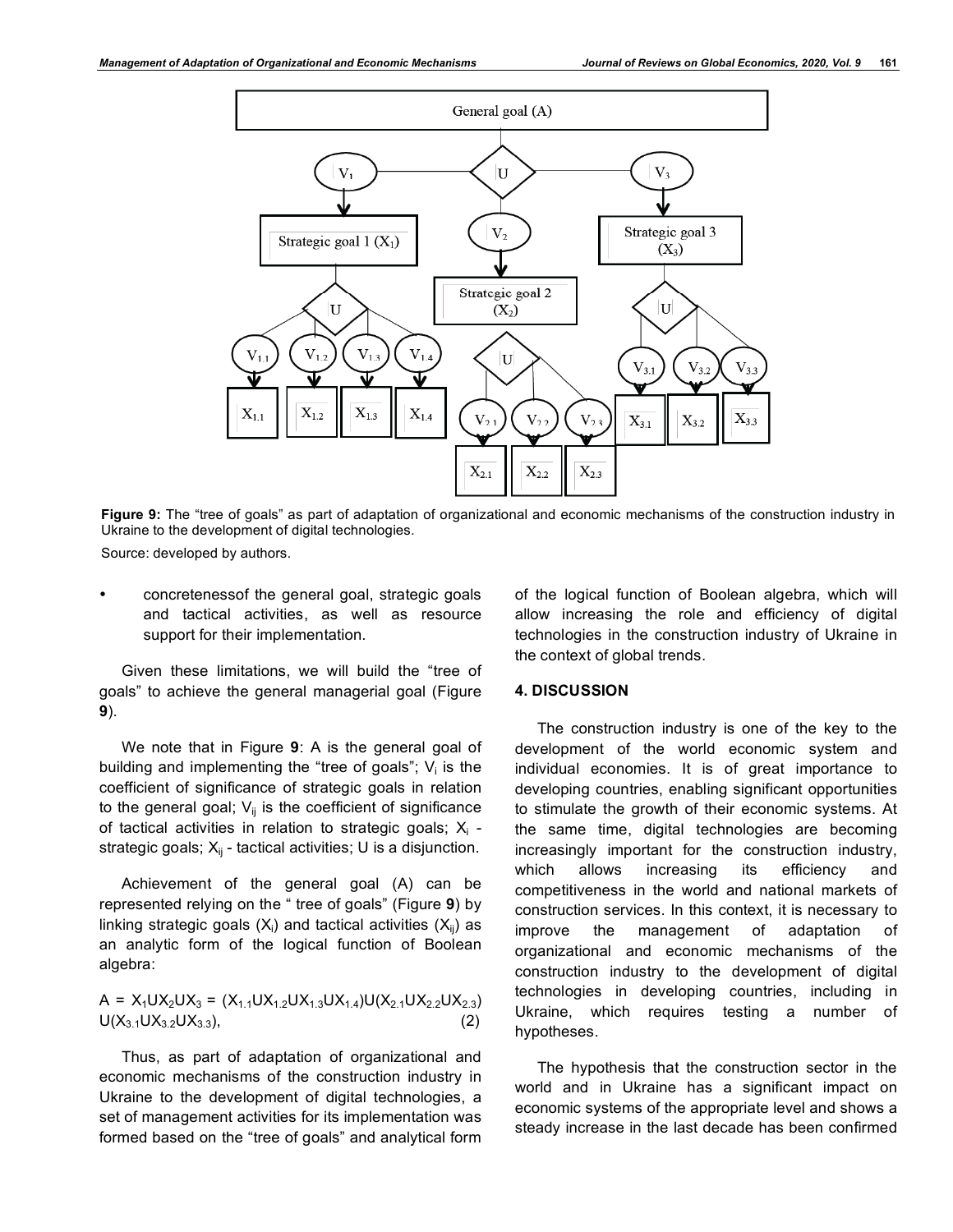The hypothesis that the development of digital technologies is ahead of the development of the world economy, experiencing disincentivising influence of the developing countries in recent years, has been fully confirmed.

The hypothesis that the development and introduction of digital technologies into the Ukrainian economy is slow due to a set of economic and institutional problems has also been confirmed.

An assessment of the development of digital technologies in Ukraine has shown that they have little impact on the development of the Ukrainian construction industry and occupy a secondary place in the organizational and economic mechanisms of the national construction industry. At the same time, the correlation and regression analysis identified the key importance of digital technologies for the national construction sector.

The hypothesis that the economy of the country and of the construction sector needs development and implementation of a set of management activities to adapt the organizational and economic mechanisms of the construction industry in Ukraine to the development of digital technologies has been confirmed. As part of this hypothesis, an appropriate set of management activities based on the "tree of goals" and an analytical form of the logical function of Boolean algebra were developed.

In view of the above, it can be noted that the objective of the study, which was set at the beginning of the research, was achieved. A key value of the research paper is the development of a set of management activities for the adaptation of organizational and economic mechanisms of the construction industry in Ukraine to the development of digital technologies. In this regard, some limitations can be identified in the application of the results of this research paper, namely: the need to review the proposed activities in practice; spread of the set to developing countries taking into account the individual characteristics of the development of their national economies and construction industries. At the same time, the stated limitations do not diminish the scientific and practical value of this research paper and describe, to a greater extent, the prospects of further scientific research.

Digital technologies are increasingly important for all sectors of the economy, including construction sector. At the same time, the construction industries of developing countries, including Ukraine, are mostly not adapted for the active introduction of digital technologies into the organizational and economic mechanisms of their business entities. This situation needs to be solved by optimizing the management of adaptation of OEM of national construction companies to the development of digital technologies on the example of a separate state (Ukraine in this study).

The conducted research revealed the trends and problems of development of the construction industry and digital technologies in the world, in developing countries and Ukraine. On this basis, a set of management activities was developed for the adaptation of the organizational and economic mechanisms of Ukrainian construction companies to the development of digital technologies.

The practical implementation of the suggestions and conclusions of this research paper should be considered in the context of their importance for improving the efficiency of the construction sector of developing countries, including Ukraine, through the active introduction of digital technologies.

Prospects for further research based on the scientific results of the conducted research are to finilize the developed set of management activities for developing countries taking into account the individual features of the development of their national economies and construction industries.

Despite the fact that this research makes the most important contribution to the scientific base of the construction industry, the results of this research can be used not only in the construction industry, but also in other areas of the economy, since it uses the methodology and principles that can be applied to other objects of study. In this case, it is necessary to take into account the specifics of the activities of enterprises in a particular area and focus on solving specific problems in this area.

## **REFERENCES**

- ACIF. 2002. *Innovation in the Australian building and construction industry*. Canberra: Australian Construction Industry Forum for the Department of Industry, Tourism and Resources.
- Baraz, Vladislav R. 2005. *Correlation and regression analysis of the relationship between indicators of commercial activity using the Excel program*. Ekaterinburg: GOU VPO "USTU – UPI".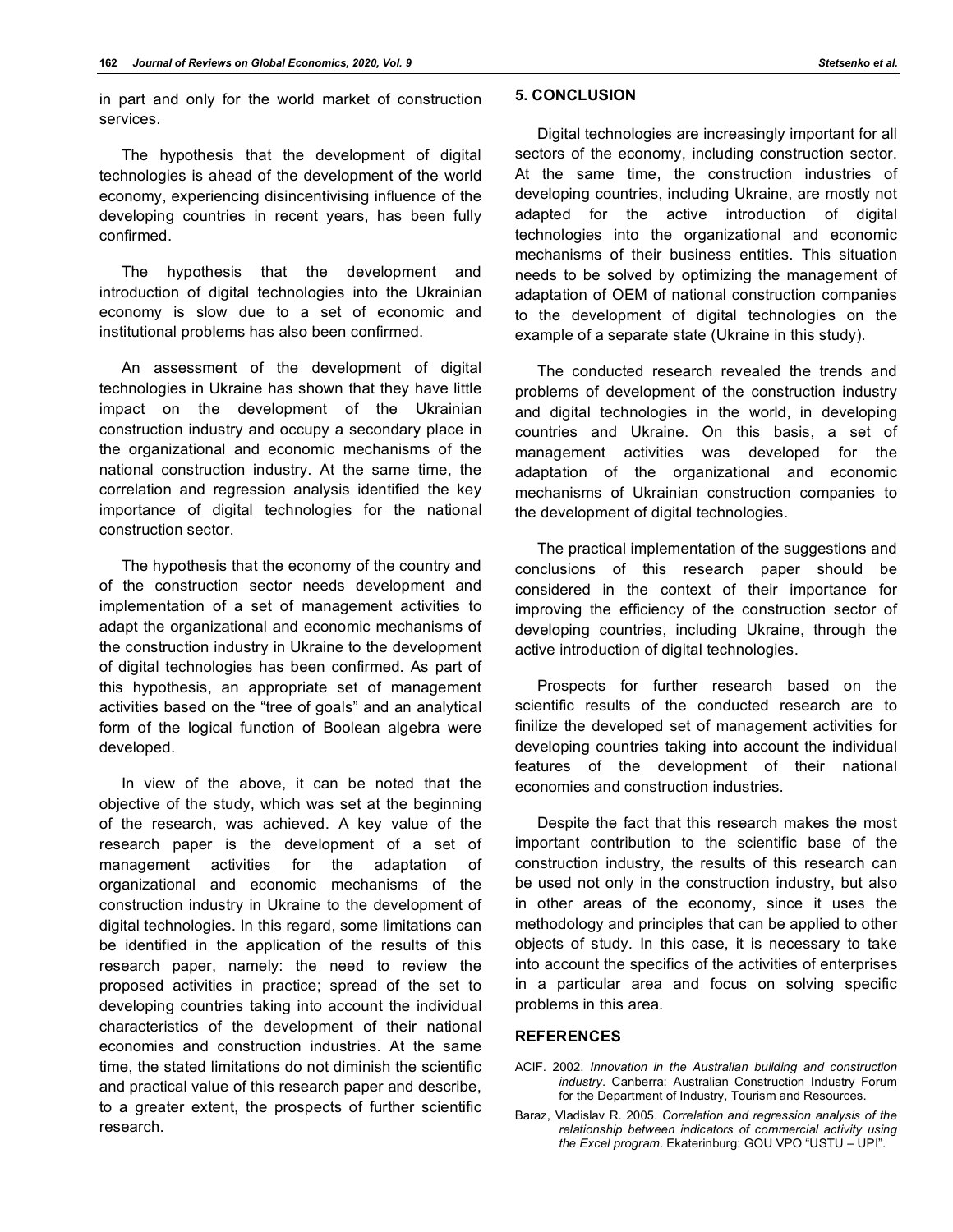- Bibik, Natalya and Natalia Dril. 2017. Trends of Housing Construction Development in Ukraine: Retrospective and Contemporary Situation. *Baltic Journal of Real Estate Economics and Construction Management* 1(5): 51-61. https://doi.org/10.1515/bjreecm-2017-0005
- Build Up. 2019. Digitalisation in the construction industry. *The European Portal For Energy Efficiency In Buildings*. Retrieved November 19, 2019 (https://www.buildup.eu/en/ news/overview-digitalisation-construction-industry).
- Chupryna, Yu. A., P. M. Kulikov, and H. M. Ryzhakova. 2018. Investment-innovative development of business activity in Ukraine. Monograph. Kyiv: KNUBA.
- Correa, Nelson and Foteini Kanatsoul. 2018. *Industrial development in least developed count*ries. Working paper 26. Department of policy, research and statistics. Vienna: United Nations Industrial Development Organization.
- Dan, Headrick. 2017. The Construction Industry Goes Digital. *Research-Technology Management.* Retrieved November 19, 2019 (https://www.questia.com/read/1G1-509015100/theconstruction-industry-goes-digital).
- Deloitte. 2017. *Global Powers of Construction*. Retrieved November 19, 2019 (https://www2.deloitte.com/content/dam/Deloitte/at/ Documents/real-estate/2017-global-powers-ofconstruction.pdf).
- Furneaux, Craig W., Keith D. Hampson, Peter Scuderi and Stephen L. Kajewski. 2010. Australian construction industry KPIs. Pp 1-12 in *CIB World Congress Proceedings – Building a Better World*, edited by P. Barrett, D. Amaratunga, R. Haigh, K. Keraminlyage and C. Pathirage. Salford: CIB World Building Congress. https://doi.org/10.1108/ijdrbe.2010.43501aab.002
	-
- Gartner. 2019. *Gartner Special Reports.* Retrieved November 19, 2019 (retrieved from https://www.gartner.com/en/products/ special-reports).
- Guo, B. H. W., E. Scheepbouwer, T. W.Yiu and V. A. González. 2017. *Overview and analysis of digital technologies for construction safety management*. Retrieved November 23, 2019 (https://ir.canterbury.ac.nz/bitstream/handle/10092/ 14583/OVERVIEW%20AND%20ANALYSIS%20OF%20DIGI TAL%20TECHNOLOGIES%20DESIGNED%20FOR%20CO NSTRUCTION%20SAFETY%20MANAGEMENT.pdf?sequen ce=2&isAllowed=y)
- HM Government. 2013. *Construction 2025. Industrial Strategy: government and industry in partnership*. Retrieved November 21, 2019 (https://assets.publishing.service.gov.uk/ government/uploads/system/uploads/attachment\_data/file/21 0099/bis-13-955-construction-2025-industrial-strategy.pdf).
- Ibrahim, Hassan N. 2011. *The role of integrated digital technologies in major design and construction projects: A systematic literature review of the evidence*. Working Paper 3. Design Innovation Research Centre, University of Reading, UK.
- ICI. 2019. *Annual Report to Members*. Retrieved November 21, 2019 (https://www.idc.org/pdf/19\_ici\_annual.pdf).
- Izmailova, Kateryna, Olga Bielienkova and Anton Mogolivets. 2019. The essence of economic cycles and their impact on the financial sustainability of construction. *Scientific works of the Scientific Research Institute* 2: 138-50. https://doi.org/10.33763/npndfi2019.02.139
- Jackson, Tom. 2016. *Clicks and bricks: How building is going digital*. Retrieved November 23, 2019 (https://www.bbc.com/ news/business-37541598).
- Kane, Chris. 2012. *Productivity roadmap*. Wellington: Building and Construction Sector Productivity Partnership.
- Kapogiannis, Georgios and Attwell Mlilo. 2019. *Digital Construction Strategies and BIM in Railway Tunnelling Engineering*. Retrieved November 23, 2019. https://doi.org/10.5772/intechopen.87942
- Klakegg, Ole Jonny, Kari Hovin Kjølle, Cecilie G. Mehaug, Nils O. E. Olsson, Asmamaw T. Shiferaw and Ruth Woods. 2013.

Introduction, context and summary. Pp. 4-8 in *7th Nordic Conference on Construction Economics and Organisation*. Trondheim, Norway.

- Kniivilä, Matleena. 2007. Industrial development and economic growth: Implications for poverty reduction and income inequality. *Industrial development for the 21st century: Sustainable development perspectives* 3(1): 295-332.
- Knoema. 2019. World Data Atlas: *Country profiles*. Retrieved November 23, 2019 (https://knoema.com/atlas).
- Kosenkov, Kirill. 2018. *World GDP Structure and Trends.* Retrieved November 23, 2019 (https://knoema.com/infographics/ fguhnid/world-gdp-structure-and-trends).
- Kozina, G. and K. L. Frolina. 2018. State regulation of investment activity in construction sector of Ukraine. *Economic Innovation* 67: 37-47. https://doi.org/10.31520/ei.2018.20.2(67).37-47
- Kraatz, Judy, Keith D. Hampson and Adriana Sanchez. 2014. The global construction industry and R&D. *R&D Investment in the global construction industry* 2: 4-23.
- Merschbrock, Christoph, Tor Tollnesa and Christian Nordahl-Rolfsen. 2015. Solution selection in digital construction design a lazy user theory perspective. *Procedia Engineering* 123: 316-24. https://doi.org/10.1016/j.proeng.2015.10.097
- Ofori, G. 2016. Construction in Developing Countries: Current imperatives and potential. *Proceedings of the CIB World Building Congress* 1, 39-52.
- Research and Markets. 2017. *Growth Opportunities in the Global Construction Industry*. Retrieved November 23, 2019 (https://www.researchandmarkets.com/research/sb5fmj/growt  $h$ ?w=5).
- Robinson, Graham. 2019. *Global construction market to grow \$8 trillion by 2030: driven by China, US and India*. Retrieved November 23, 2019 (https://www.ice.org.uk/ICEDevelopment WebPortal/media/Documents/News/ICE%20News/Global-Construction-press-release.pdf).
- Shibeika, Amna and Chris Harty. 2015. Diffusion of digital innovation in construction: a case study of a UK engineering firm. *Construction Management and Economics* 33(5-6): 453-66. https://doi.org/10.1080/01446193.2015.1077982
- State Statistics Service of Ukraine. 2019. *Statistical information*. Retrieved November 23, 2019 (http://www.ukrstat.gov.ua).
- Stetsenko, Sergii, Olga Bielienkova and Oleksandr Lytvynenko. 2017. Influence of seasonal fluctuations on cost parameters of construction production. *Management of Development of Complex Systems 32: 179-85.*
- Strassman, Paul W. and Jill Wells. 1988. *The global construction industry*. London: Croom Helm.
- The World Bank. n./d. *GDP (current US\$)*. Retrieved November 22, 2019 (https://data.worldbank.org/indicator/NY.GDP.MKTP.CD?na me\_desc=true).
- Trendov, Nikola M., Samuel Varas and Meng Zeng. 2019. *Digital technologies in agriculture and rural areas. Briefing paper*. Rome: Food and Agriculture Organization of the United Nations.
- Turner & Townsend. 2018. *International construction market survey 2018.* Retrieved November 20, 2019 (https://www.turnerandtownsend.com/media/3352/internation al-construction-market-survey-2018.pdf).
- Tytok, V. 2019. Organizational and economic mechanism of interaction of participants of investment-building process. *Construction Production (Economic Sciences)* 66: 73-9.
- UNCTAD. 2019. *Digital economy report 2019.* New York: United Nations Publications.
- UNIDO. 2017. *Industrial Development Report 2018*. Demand for Manufacturing: Driving Inclusive and Sustainable Industrial Development. Vienna: United Nations Industrial Development Organization.